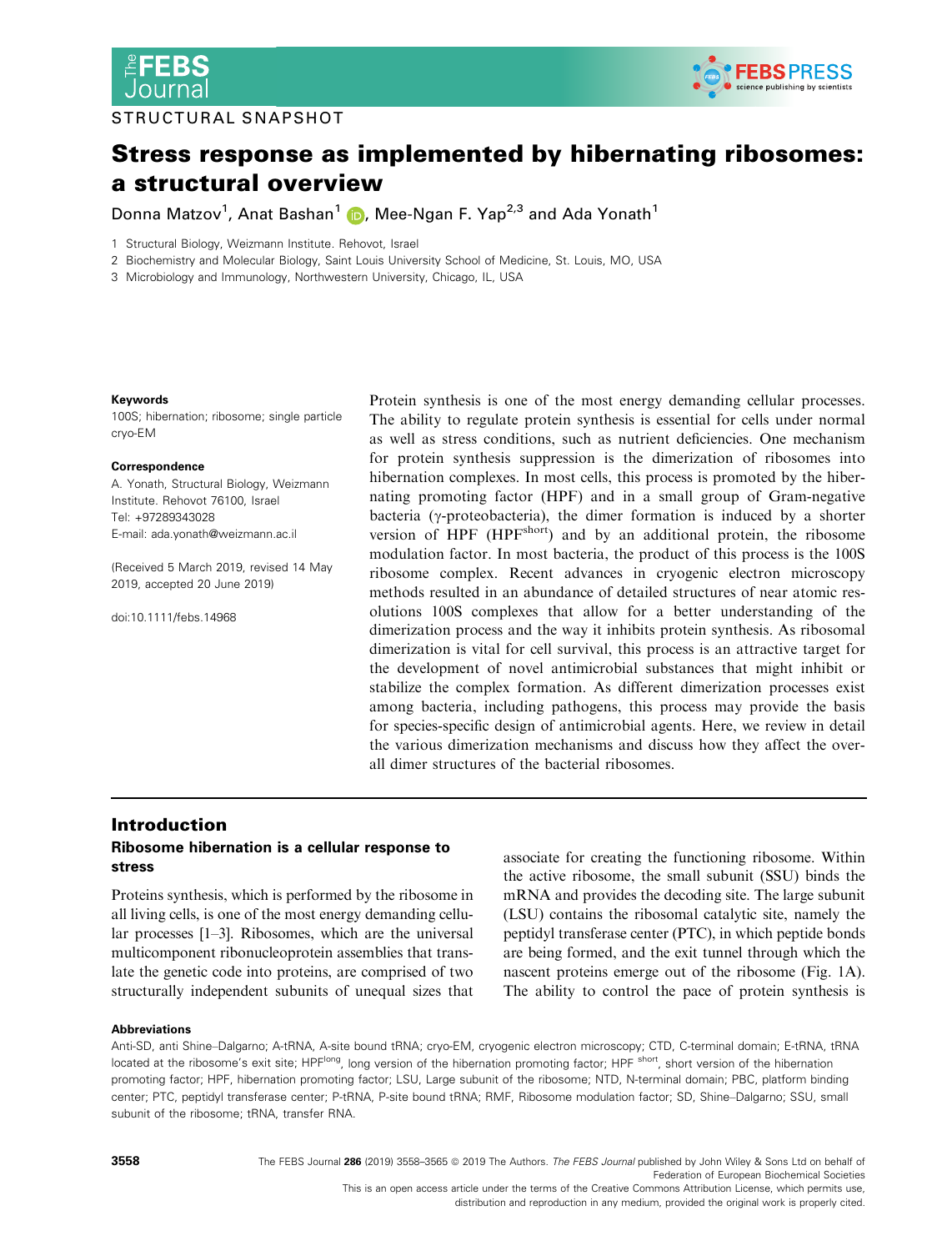D. MATZOV et al. Structural overview of hibernating ribosomes

essential for cell survival during the exponential phase as well as under stress conditions [4]. One of such translation-suppressing mechanism is the dimerization of two ribosomes into hibernation complexes (100S in prokaryotes and 110S in eukaryotes). This process benefits from the ribosomal internal flexibility, which is needed for protein synthesis processivity [5], and has been observed in bacterial, plastids [6–10] and mammalian cells [11]. In most cells, it is facilitated by a hibernating promoting factor (HPF) [10,12,13]. The importance of the dimer formation for cell survival has been demonstrated in several systems. Among them, HPF knock-out in Staphylococcus aureus causes ribosome breakdown upon entering the stationary phase that correlates with the onset of cell death and attenuated virulence [14,15]. Deletion of HPF in Lactococcus lactis resulted in decreased viability after resuscitation from starvation conditions [8]. Similarly, HPF-depleted Bacillus subtilis cells' ability to regrow from the stationary phase has been decreased [12]. In addition, deletion of hpf in Listeria monocytogenes impairs the survival of the bacteria in a murine model of infection [7] and compromises its tolerance to aminoglycosides [16]. Ribosome hibernation is a reversible process. It has been shown that in S. *aureus*, 100S complexes are disassembled by a GTPase HflX under heat stress and a hitherto unknown major dissociation factor [17,18]. A minor, yet clinically important group of Gram-negative bacteria ( $\gamma$ -proteobacteria) that includes *Escherichia coli*, Salmonella typhimurium, Yersinia pestis and Pseudomonas aeruginosa, carries a shorter form of HPF (HPFshort). In  $E.$  coli, HPF<sup>short</sup> by itself does not induce dimer formation. Instead, it works in concert with the ribosome modulation factor (RMF) such that RMF (that is found only in species with HPF<sup>short</sup>) induces dimerization of two ribosomes, and forms immature 90S complex. Then the following binding of HPF converts 90S ribosomes to a mature, inactive 100S complex [19–24].  $\gamma$ -Proteobacteria also carry an additional protein, YfiA, which binds and inactivates 70S ribosomes [25,26]. YfiA is an antagonist to HPFshort and RMF by preventing 100S formation [19,21]. Early cryo electron microscopy (cryo-EM) studies yielded structures of ribosomal dimers at rather low resolution, sufficient only to demonstrate that the two 70S ribosomes are bound to each other via their SSU and that the dimer interface has some degree of flexibility [8,27–29].

## Results and Discussion

#### Structural studies decipher species-specific ribosome dimerization

Recent advances in cryo-EM methods resulted in an abundance of detailed structures of the 100S complexes

at near atomic resolutions  $(3.0-5.9 \text{ Å}$  for an individual 70S composing the dimer and  $4.1-11$  Å for the whole dimer) [30–36]. These demonstrated that in all systems dimer formation benefits from the ribosomal inherent flexibility. They also revealed not only fundamental differences between dimers that include HPF<sup>short</sup> and RMF and those that include only a long version of HPF (HPF<sup>long</sup>) but also indicated both subtle and significant differences among the latter dimer type of the various bacterial species. Furthermore, the structures of the 100S hibernation complexes of *B. subtilis* [30], *S. aureus* [33,34], *L. lactis* [32], and *Thermus thermophilus* [31] that carry HPF<sup>long</sup> showed that this protein has two conserved functional domains [N-terminal domain (NTD), and C-terminal domain (CTD)] that are linked by a flexible linker. In all of the mentioned above structures, HPF<sup>long</sup>-NTD is bound at the space between the 'head' and 'body' (Fig. 1A) of the SSU, near the subunit interface and adopts  $\alpha/\beta$  fold ( $\beta$ 1- $\alpha$ 1- $\beta$ 2- $\beta$ 3- $\beta$ 4- $\alpha$ 2). The binding of HPF<sup>long</sup>-NTD to the ribosome causes steric hindrance for transfer RNA (tRNA) and mRNA binding, thus inactivating the ribosome.  $HPF<sup>long</sup>-NTD$  is stabilized in its pocket by interacting with the 16S rRNA and various ribosomal proteins. Once bound, HPF<sup>long</sup>-NTD also overlaps with the binding sites of several antibiotics that bind the SSU (e.g. hygromycin B, tetracycline, edeine, kasugamycin, and pactamycin).

The HPF<sup>long</sup>-CTD is bound to the interface between the two ribosomes comprising the dimer in all the structures mentioned above. One HPFlong-CTD creates a homodimer with the HPF<sup>long</sup>-CTD of the second ribosome of the 100S complex. Mainly electrostatic interactions and domain swapping stabilize the  $HPF<sup>long</sup>-CTD$  homodimer. Interestingly, the first  $\beta$ strand of one HPF<sup>long</sup>-CTD crosses over and forms hydrophobic interactions with the last  $\beta$  strand of the other HPF<sup>long</sup>-CTD (Fig. 1F). HPF<sup>long</sup>-CTD homodimerization is the major contributor to the dimer formation as it is the single trait that is shared among all the 100S structures induced by HPF<sup>long</sup>.

In most 100S structures, the dimer interface was found to be further stabilized by additional inter-ribosomal interactions (Fig. 1B–F). In B. subtilis,  $HPF<sup>long</sup>$ CTD of one ribosome further interacts with the N terminus of ribosomal protein bS18 of the second ribosome. In addition, the N-terminal  $\beta$ -hairpin and proximal region of the a2-helix of protein uS2 establish a large interaction surface with the stem-loop of helix h26 of the 16S rRNA [30]. A similar interaction between uS2 and h26 was also observed in S. aureus 100S; however, in this structure bS18 does not seem to be involved in the dimer interface connections; instead, h40 interacts with HPF<sup>long</sup>-CTD [34]. Additionally, in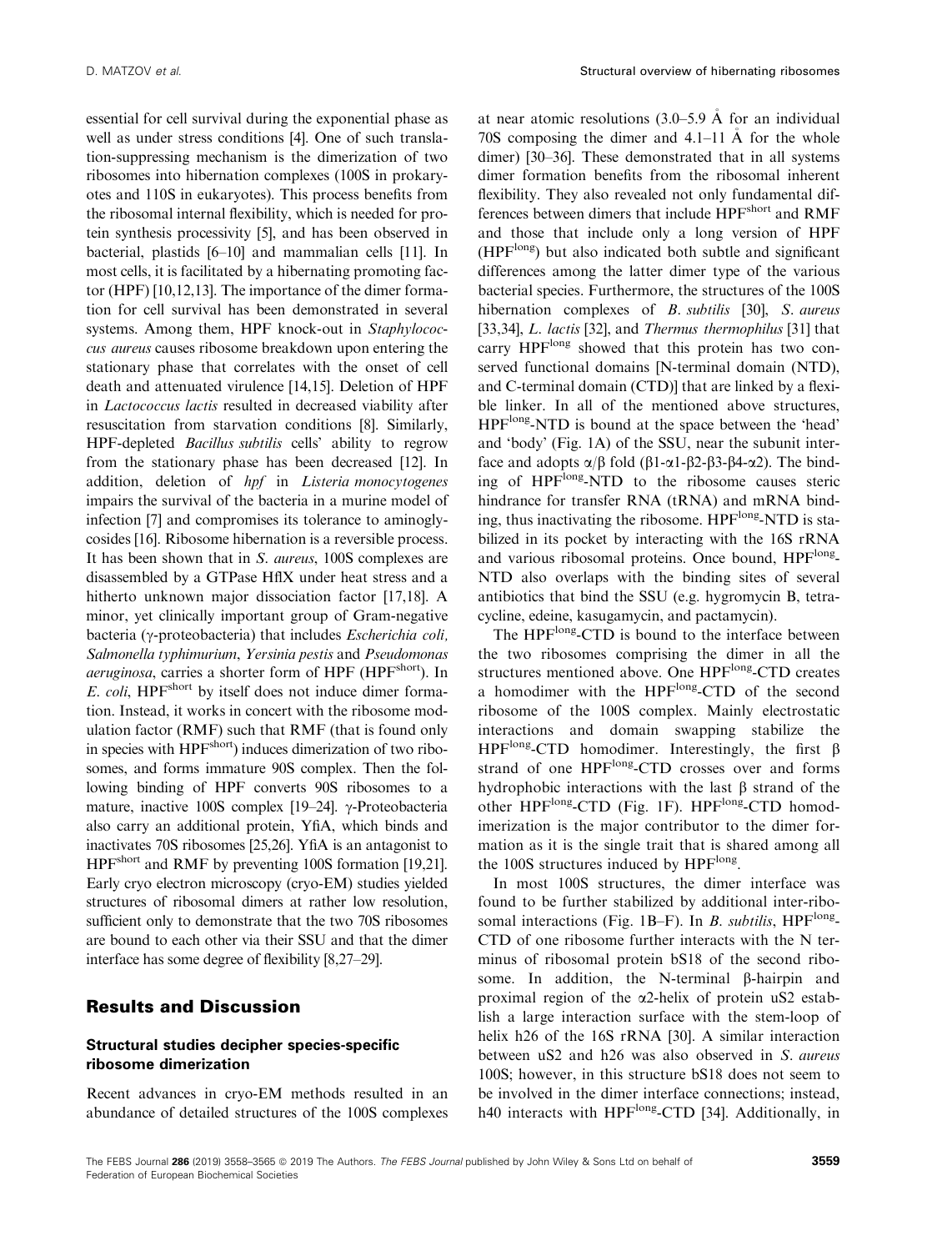

Fig. 1. Species specificity of dimer interface of various bacterial systems. (A) Simplified scheme of the translating ribosome. The LSU in gray, SSU in orange, A-site (A), P-site (P) and E-site (E) tRNA are colored in blue, green and yellow, respectively. The mRNA is marked in purple. The PTC, mRNA, central protuberance and the head and body domain in the SSU are also marked. (B–F) The specificity of dimer interface is demonstrated by highlighting the ribosomal components that form part of dimer interface of each species: Bacillus subtilis, Staphylococcus aureus [34], S. aureus [33], L. lectococcus and T. thermpophilus, respectively. h26 is colored magenta-sienna, h40 is colored orange-yellow, C-terminal HPF is colored green-dark green, uS2 is colored blue-light blue and s18 is colored brown-rosy brown.

another  $S.$  aureus 100S structure, the HPF $\text{long-CTD}$ does not interact with any other ribosomal components, whereas h26 of one ribosome interacts with its counter h26 instead of uS2 [33]. The finding that two independent studies on the same particle yielded different structure suggests that the 100S may adopt various conformations, thus further illustrating the flexibility of the dimer interface. On the other hand, it is plausible that this variation could result from the different experimental procedures employed for the creation of the dimer. In one study [34] the dimer was purified from a S. aureus strain carrying a high copy plasmid with the *hpf* gene, resulting in an increased amount of 100S ribosomes, whereas in the other study [33], a recombinant HPF was introduced to purified 70S ribosome at a 1 : 1 ratio. Similar to the first 100S structure mentioned above, in  $L$ . *lactis* the HPF<sup>long</sup>-CTD of one ribosome is interacting with h40 (and probably uS18); however, in this structure h26 is not interacting with uS2. Instead it interacts with the h26 of the opposite ribosome [32], like in the second 100S structure. In T. thermophilus, 100S formation is solely attributed to HPF<sup>long</sup>-CTD dimerization and not to any additional inter-ribosome interactions [31]. In most 100S dimer structures (excluding T. thermophilus), h26 forms a

part of the dimer interface. In T. thermophilus, h26 is shorter compared to h26 in the other species (the differences are 30 nucleotides in S. aureus and B. subtilis, 29 in  $L$ . lactis and 23 in  $T$ . thermophilus), thus h26 of one ribosome is located too far from any other ribosomal component of the other ribosome in the dimer and therefore cannot form any contacts that may contribute to the dimer stabilization.

The linker that connects the two domains of  $HPF<sup>long</sup>$  could not be detected in most of the available 100S structures. This finding has been attributed to the flexibility of this linker. The sequences of both NTD and CTD domains of HPF<sup>long</sup> are rather conserved among different bacteria, whereas the sequence and composition of the linker is hardy conserved [32]. It was postulated that the linker might traverse the RMF binding site [30] thus interfering with proper helix formation between Shine–Dalgarno (SD) and anti-SD sequence during translation initiation, hence causing inhibition of translation.

#### Mechanisms for dimerization

Long version of HPF is a homodimer in solution [10,14,30–34]. Therefore, it has been suggested that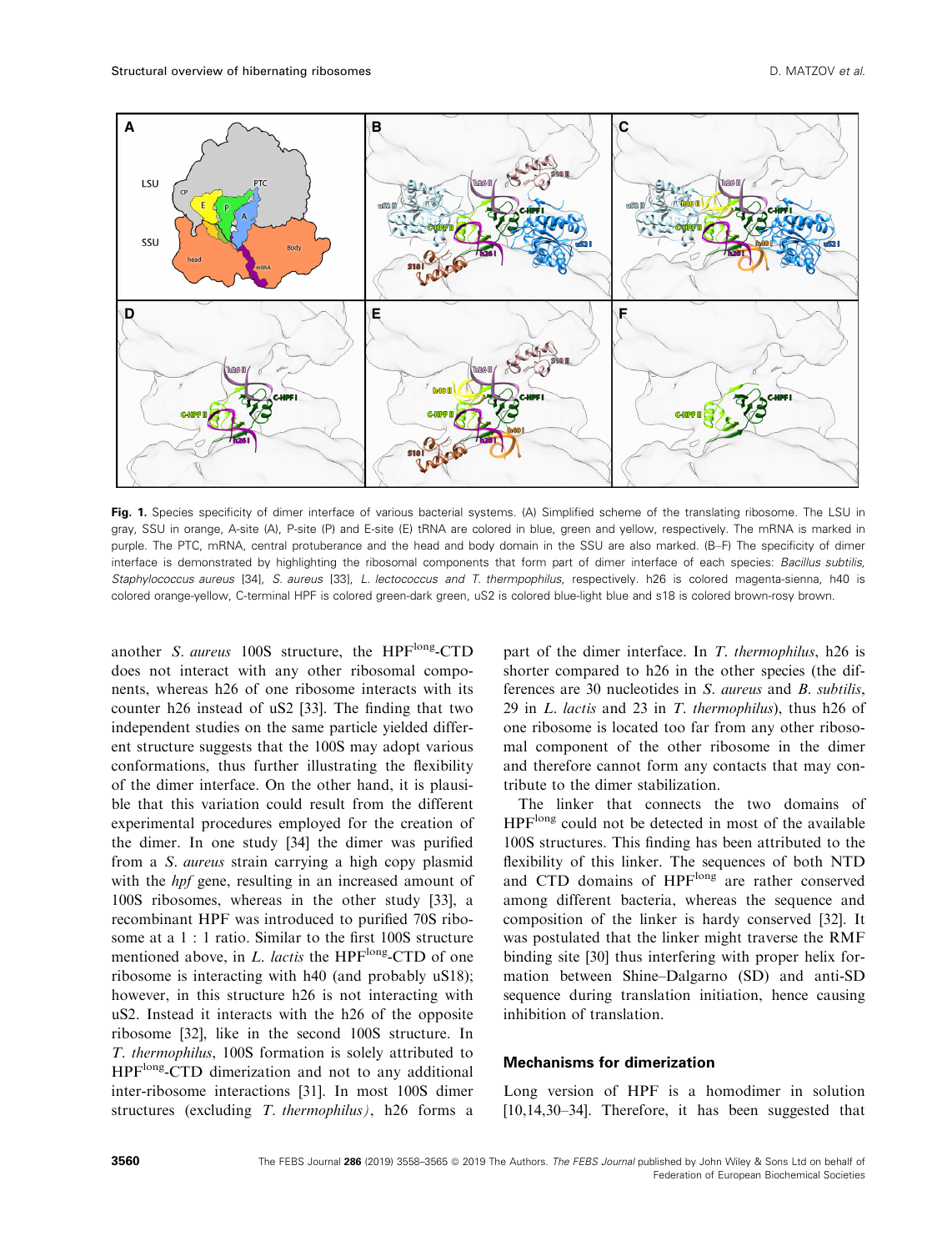within the cell environment, HPFlong is present at a dimeric state and the long linker of the dimeric HPF<sup>long</sup> enables the HPF<sup>long</sup>-NTD to interact with two independent 70S ribosomes, bringing them into close proximity (Fig. 2A). Then HPF<sup>long</sup>-CTD that is in a dimeric form binds to the other ribosomal component at the 30S subunit rims (depending on the type of 100S complex) to further stabilize the ribosomal dimers [30–32]. Alternatively, one cannot exclude the possibility that in the cell, HPF<sup>long</sup> is a monomer and upon binding to the ribosome, dimerization occurs via homodimerization of the HPF<sup>long</sup>-CTD.

The presence of HPF<sup>long</sup> does not necessarily result in ribosome dimer formation, as demonstrated by the structures of ribosomes from Mycobacterium smegmatis [37,38] (which is frequently used as a model of Mycobacterium tuberculosis) and the spinach chloro-ribosome [35], in complex with  $HPF<sup>long</sup>$ . Both organisms carry HPF<sup>long</sup>; but ribosomal dimers have not been reported in these species. In both structures, the presence of ribosomal proteins S1 (bS1 in M. smegmatis and bS1c in spinach) is suggested to be hindering the dimer formation by steric clashes. Despite being the largest of the ribosomal proteins (61 kDa), only parts of bS1 have been observed in crystal structures and in cryo-EM reconstructions of various structures of the SSU, due to its weak interactions with the ribosome [39–43]. In the chloroplasts, bS1c is tightly associated with the chloro-ribosome and M. *smegmatis* has an

rRNA extension, H54a, a unique feature of mycobacteria, which seems to bind to bS1 and stabilize it, as well as H54a itself. Sequence comparison of HPF<sup>long</sup>-CTD from M. smegmatis, M. tuberculosis, S. aureus, and L. lactis shows that one out of the five conserved residues proposed to be involved in the formation of 100S dimers is not conserved in Mycobacteria [32,37]. However, it is not clear that this is the reason that prevents 100S dimer formation in M. smegmatis. The structure of  $M$ . smegmatis in complex with  $HPF<sup>long</sup>$ also suggests a small difference in the  $HPF<sup>long</sup>-NTD$ binding site since it does not clash with the binding site of tRNA located at the ribosome's exit site (E-tRNA) (unlike the previously described dimers), as indicated by the existence of a density for the E-tRNA that has been observed in the *M. smegmatis* cryo-EM maps.

As previously mentioned,  $\gamma$ -proteobacteria carry the HPFshort version and along with RMF, they induce the 100S dimer formation. HPF<sup>short</sup> is very similar to HPF<sup>long</sup>-NTD in terms of both sequence and structure, as demonstrated by the structure of E. coli 100S dimer [36]. They also occupy the same binding pocket in all the structures mentioned above. However, in E. coli, HPFshort directly interacts with E-site tRNA, similar to what has been observed in the  $M$ . smegmatis structure. Unlike HPF<sup>short</sup>, RMF shares minor similarities to HPF<sup>long</sup>-CTD, which is bound at different locations on the ribosome. RMF interacts with both rRNA and proteins and it is located on the back of the small



Fig. 2. Overview of hibernation modes across bacteria. (A) 100S Ribosome formation is mediated by the binding of HPF<sup>long</sup>-NTD (colored in green and purple to differentiate between each HPF molecule which binds to a different ribosome) to the ribosomal SSU (colored in light blue). Dimerization of the two ribosomes is facilitated by homodimerization of two HPF<sup>long</sup>-CTDs. Secondary contacts may involve other ribosomal components, depending on the species. LSU is colored in gray. (B) Ribosome hibernation in *Escherichia coli* (and other  $\gamma$ proteobacteria). The initial binding of RMF and rProtein bS1 (colored in yellow and red, respectively) to the ribosome induces the formation of the immature 90S complex. Later HPF<sup>short</sup> (colored in blue), binds at the catalytic site of the SSU (colored in light blue), resulting in the formation of the hibernating 100S dimer. LSU is colored in gray.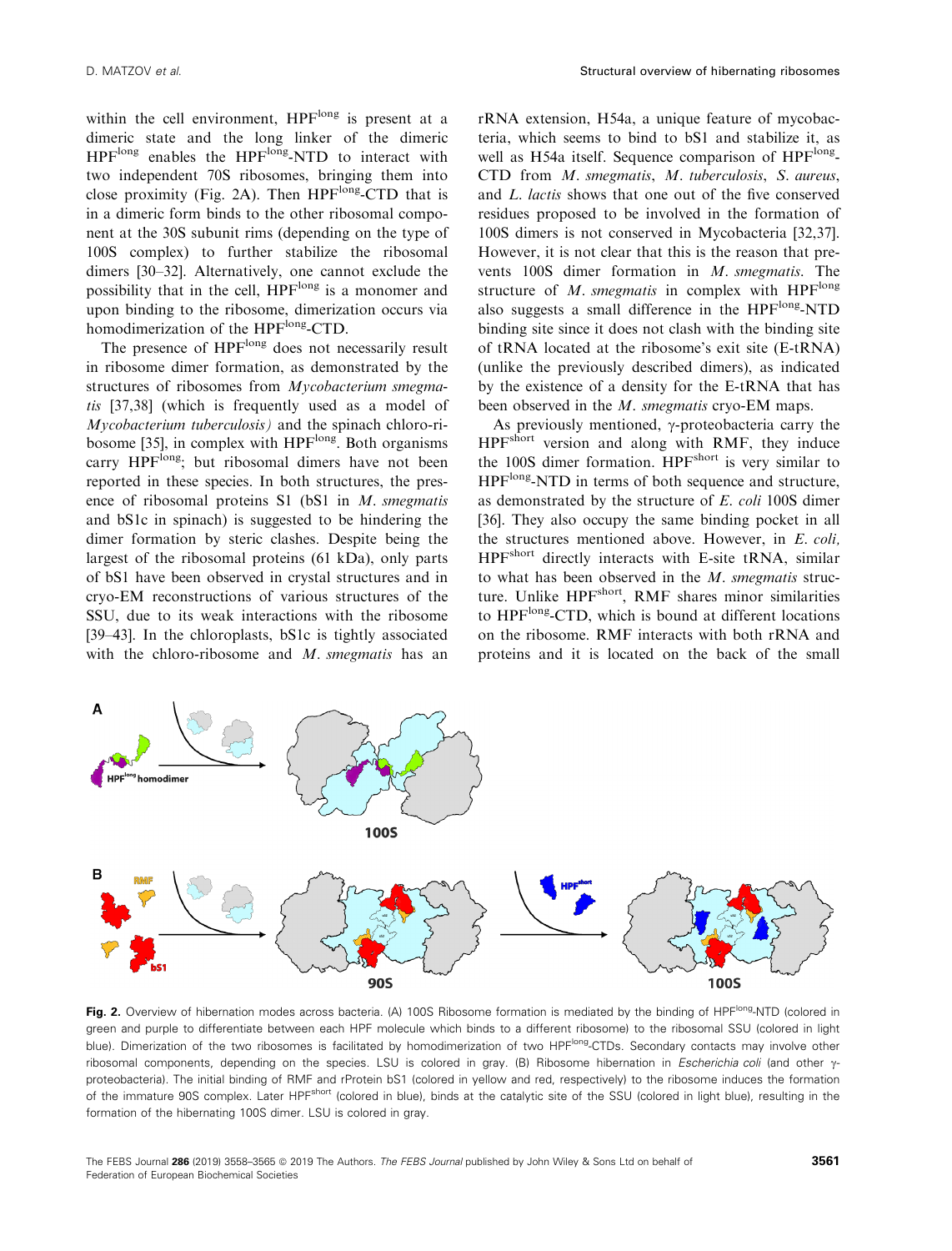ribosomal subunit. RMF stabilizes a defined conformation of the 3' end of the 16S rRNA, which encompasses part of the anti-SD sequence, similarly to the  $HPF<sup>long</sup>$  linker. In the past, it was postulated that since neither HPF nor RMF is directly involved in the interactions of the two ribosomes, the dimer is formed due to conformational changes induced by the binding of these two proteins. This theory proved to be incorrect as no conformational changes, namely the swiveling of the SSU head, were detected. Instead, the cavity in which RMF is bound is capped by a large mass of additional density that was attributed to bS1. In the E. coli 100S structure, bS1 was found in an inactive, compacted conformation such that the C terminus of bS1 is folded back onto the 30S subunit, rather than extending into the solvent. The E. coli 100S is formed by two major bridges at the dimer interface where bS1 and uS2 from each 30S interact with uS4 and uS3, respectively, of the symmetry-related SSU (Fig. 2B). Additionally, the C terminus of uS2 from one ribosome extends toward the mRNA entrance channel of its counterpart, thus effectively plugging the mRNA entrance channel, suggesting that such an interaction would not be possible on an already active translating ribosome to which mRNA is bound. The existence of two different mechanisms of ribosome dimerization (Fig. 2) and the conservation of protein uS2 as the main interaction partner support the idea that dimerization has been rescued in  $\gamma$ -proteobacteria by the *rmf* gene upon loss of the CTD of  $HPF^{long}$  [32]. Yet, it is still unclear why the presence of bS1 would promote dimer formation in  $\gamma$ -proteobacteria, whereas in

M. smegmatis and spinach that carry the HPF long version would hinder the dimerization. Perhaps the presence of the HPF<sup>long</sup>-CTD does not allow the two ribosomes to bind to each other in a manner that is similar to E. coli 100S.

## Ribosome hibernation heterogeneity as a potential drug target

Structures of various HPF<sup>long</sup>-mediated 100S ribosomes determined by cryo-EM show a high degree of conformational homogeneity, with the exception of T. thermophilus 100S that is staggered slightly differently (Fig 3A,B). The reason for this is probably the lack of inter-ribosomal interactions additional to the  $HPF<sup>long</sup>-CTD$  homodimerization. In addition, head swiveling of the SSU, induced by HPF<sup>long</sup> binding was observed only in one S. aureus study [34], benefiting from the inherent flexibility of the ribosomal SSU [44]. In contrast, the HPF<sup>long</sup>-mediated 100S dimers have markedly different conformations, compared to the E. coli 100S dimer (mediated by HPF<sup>short</sup> and RMF) (Fig. 3C,D). Whereas E. coli 100S complex is created by 'back-to-back' interactions of the SSUs of each ribosome, the other  $HPF<sup>long</sup>$ -mediated 100S complexes involve more 'side-to-side' (platform-to-platform) interactions of the SSU.

The HPF<sup>long</sup>-NTD by itself is sufficient for silencing the ribosomes as well as HPF<sup>short</sup> and RMF that are in fact not directly involved in the dimer interface. These structural findings raise the question: what is the biological significance of the ribosomal 100S dimer?



Fig. 3. Conformations of 100S structures from different bacteria. Superposition of (A) Bacillus subtilis 100S (EMD-3664, yellow) and two independently studied Staphylococcus aureus 100S (EMD-3637, gray and EMD-3638, blue) structures; (B) Thermus thermophilus 100S (colored orange) and S. aureus 100S (EMD-3638, blue) structures; (C) Escherichia coli 100S (EMD-0139, green) and S. aureus 100S (EMD-3638, blue) structures; and (D) T. thermophilus 100S, E. coli 100S and S. aureus 100S (same coloring as A–C) structures. Both S. aureus 100S and B. subtilis 100S structures show a high degree of conformational conservation while T. thermophilus and E. coli 100S ribosomes are clearly staggered in a different conformation (thus, in B-D, only one of the S. aureus 100S is shown as a representative of the second S. aureus 100S as well as B. subtilis 100S).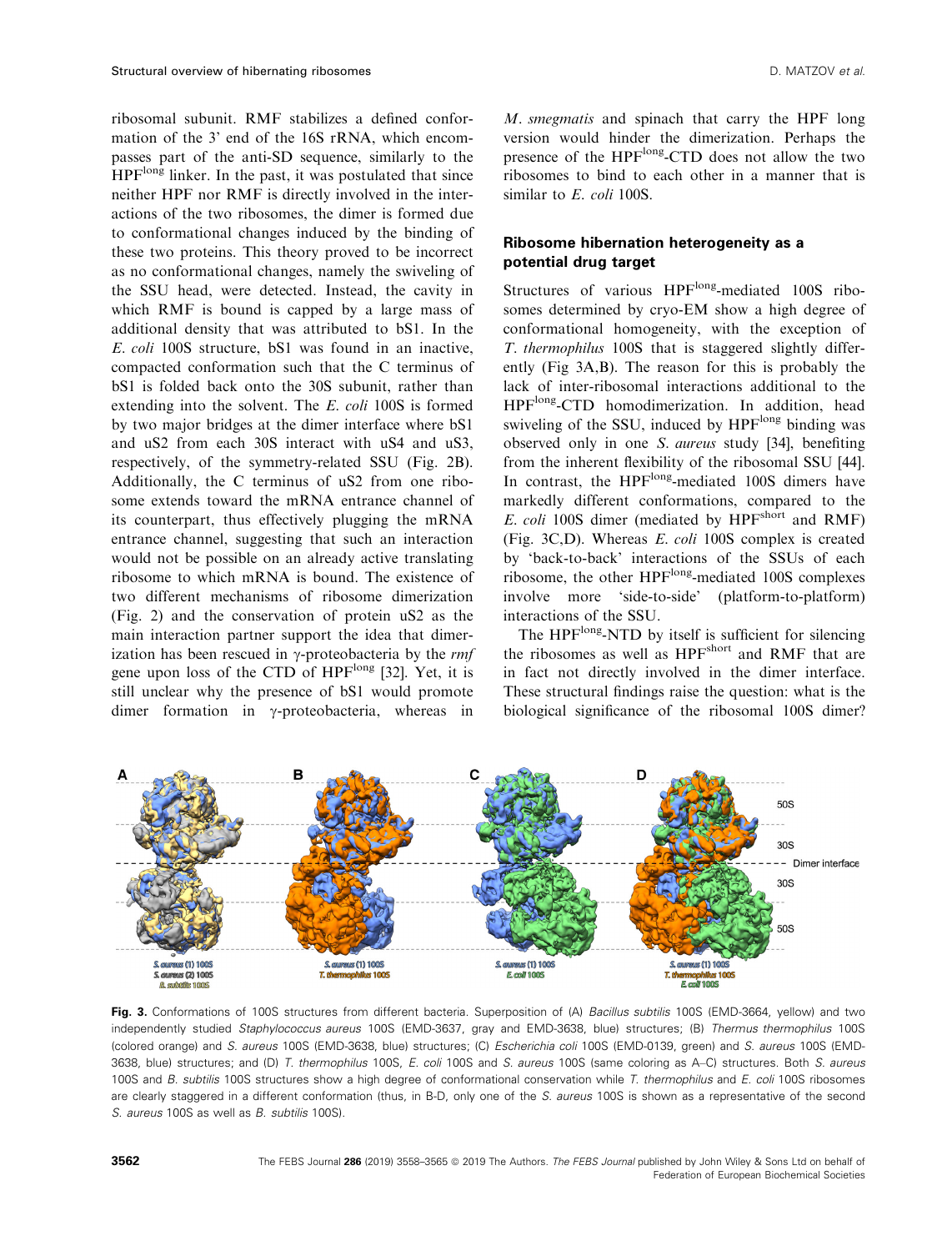As mentioned above, in E. coli 100S, the arrangement of the dimer allows for one N terminus of uS2 to block the mRNA entrance channel of the other ribosome. In addition, 100S dimers are less susceptible to degradation by RNases [39,41,43,44]. Nevertheless, the reason for the 100S formation is not well understood yet. Nevertheless, several hypotheses have been raised. Since 100S formation does not significantly alter the large rRNA surface exposed to RNases, it was suggested [30] that 100S formation may interfere with a specific ribosome degradation pathway, rather than preventing nonspecific RNase action on ribosomes. In addition, bacterial translation and transcription are coupled and the binding sites (e.g., uS2) of RNA polymerase on the 70S ribosome overlap with the 70S dimerization interface [40,45], thus decreasing the translation activity [31,34]. Finally, proteins uS2, uS7, and uS11, along with rRNA helices 26 and 40, are part of the mRNA 'platform binding center' (PBC) [5,17]. This platform has been proposed to be a common site dedicated to mRNAs binding prior to the actual translation initiation to increase control over translation [5]. uS2 was shown to possess a high level of flexibility and is involved in SSU dimerization in crystals [5]. It takes active part in the dimer formation (as well as h26 and h40 in some of the 100S complexes reported above). Franken et al [32] propose that the interface of the dimer blocks the PBC by acting as a general, rather than a specific, inhibitor of mRNA translation initiation. Whether or not the 100S dimer formation does prevent protein synthesis in all or in some of the manners suggested above, it is clear that the hibernation complex manages this process by multiple mechanisms.

As the hibernation pathway is crucial for cell survival, it represents an attractive target for the development of novel antimicrobial agents. As different dimerization processes exist among different bacteria, including pathogens, this process may provide the basis for the species-specific design of antimicrobial agents. Such potential inhibitors could interfere with HPF dimerization either by perturbing the function or of the critical flexible linker, or by competing with the HPF binding to the ribosomes. In addition, the stimulation of 100S disassembly factor activity may be used. Thus, bacterial growth inhibition by targeting 100S assembly or disassembly opens a new path for developing novel antibacterial therapy.

# Acknowledgements

We thank the entire Yonath group for their interest and experimental support; MNY was supported by the

National Institutes of Health grant GM121359. AY was supported by European Research Council Grants 322581 (NOVRIB) and the Kimmelman Center for Macromolecular Assemblies. AY holds the Martin S. and Helen Kimmel Professorial Chair at the Weizmann Institute of Science.

## Conflict of interest

The authors declare no conflict of interest.

# Author contributions

All authors participated in the interpretation of the results and in writing the article.

# References

- 1 Buttgereit F & Brand MD (1995) A hierarchy of ATPconsuming processes in mammalian cells. Biochem J 312, 163–167.
- 2 Russell JB & Cook GM (1995) Energetics of bacterial growth: balance of anabolic and catabolic reactions. Microbiol Rev 59, 48–62.
- 3 Szaflarski W & Nierhaus KH (2007) Question 7: optimized energy consumption for protein synthesis. Orig Life Evol Biosph 37, 423–428.
- 4 Starosta AL, Lassak J, Jung K & Wilson DN (2014) The bacterial translation stress response. FEMS Microbiol Rev 38, 1172–1201.
- 5 Bashan A & Yonath A (2008) The linkage between ribosomal crystallography, metal ions, heteropolytungstates and functional flexibility. J Mol Struct 890, 289–294.
- 6 Yoshida H & Wada A (2014) The 100S ribosome: ribosomal hibernation induced by stress. Wiley Interdiscip Rev RNA 5, 723–732.
- 7 Kline BC, McKay SL, Tang WW & Portnoy DA (2015) The Listeria monocytogenes hibernation-promoting factor is required for the formation of 100S ribosomes, optimal fitness, and pathogenesis. J Bacteriol 197, 581–591.
- 8 Puri P, Eckhardt TH, Franken LE, Fusetti F, Stuart MC, Boekema EJ, Kuipers OP, Kok J & Poolman B (2014) Lactococcus lactis YfiA is necessary and sufficient for ribosome dimerization. Mol Microbiol 91, 394–407.
- 9 Tagami K, Nanamiya H, Kazo Y, Maehashi M, Suzuki S, Namba E, Hoshiya M, Hanai R, Tozawa Y & Morimoto T (2012) Expression of a small (p) ppGpp synthetase, YwaC, in the (p) ppGpp0 mutant of Bacillus subtilis triggers YvyD-dependent dimerization of ribosome. Microbiologyopen 1, 115–134.
- 10 Ueta M, Wada C, Daifuku T, Sako Y, Bessho Y, Kitamura A, Ohniwa RL, Morikawa K, Yoshida H &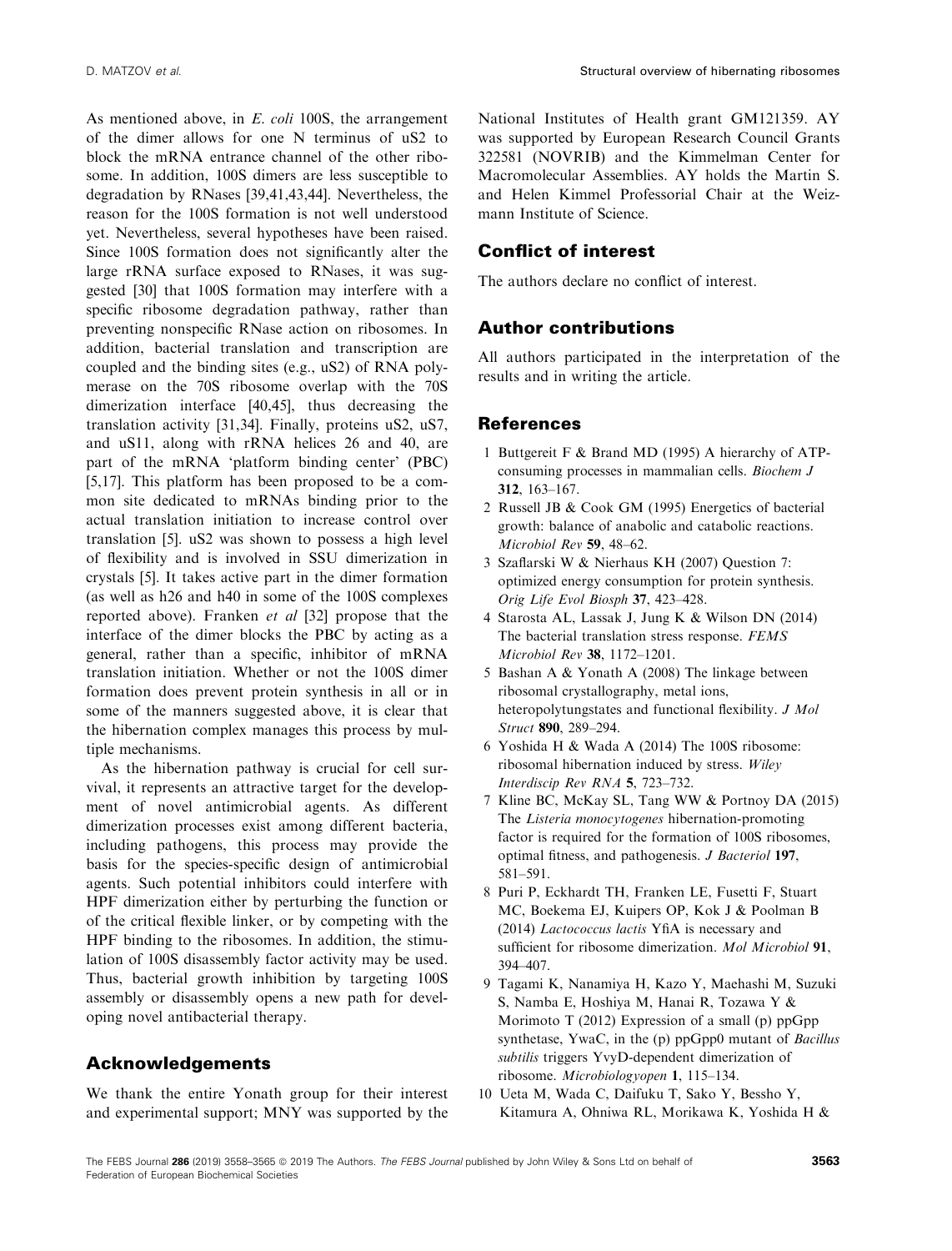Kato T (2013) Conservation of two distinct types of 100S ribosome in bacteria. Genes Cells 18, 554–574.

- 11 Krokowski D, Gaccioli F, Majumder M, Mullins MR, Yuan CL, Papadopoulou B, Merrick WC, Komar AA, Taylor DJ & Hatzoglou M (2011) Characterization of hibernating ribosomes in mammalian cells. Cell Cycle 10, 2691–2702.
- 12 Akanuma G, Kazo Y, Tagami K, Hiraoka H, Yano K, Suzuki S, Hanai R, Nanamiya H, Kato-Yamada Y & Kawamura F (2016) Ribosome dimerization is essential for the efficient regrowth of Bacillus subtilis. Microbiology 162, 448–458.
- 13 Ueta M, Wada C & Wada A (2010) Formation of 100S ribosomes in Staphylococcus aureus by the hibernation promoting factor homolog SaHPF. Genes Cells. 15, 43– 58.
- 14 Basu A & Yap M-NF (2016) Ribosome hibernation factor promotes Staphylococcal survival and differentially represses translation. Nucleic Acids Res 44, 4881–4893.
- 15 Basu A, Shields KE, Eickhoff CS, Hoft DF & Yap MN (2018) Thermal and nutritional regulation of ribosome hibernation in Staphylococcus aureus. J Bacteriol 200, e00426–18.
- 16 McKay SL & Portnoy DA (2015) Ribosome hibernation facilitates tolerance of stationary-phase bacteria to aminoglycosides. Antimicrob Agents Chemother 59, 6992–6999.
- 17 Basu A & Yap M-NF (2017) Disassembly of the Staphylococcus aureus hibernating 100S ribosome by an evolutionarily conserved GTPase. Proc Natl Acad Sci 114, E8165–E8173.
- 18 Gohara DW & Yap M-NF (2018) Survival of the drowsiest: the hibernating 100S ribosome in bacterial stress management. Curr Genet 64, 753–760.
- 19 Maki Y, Yoshida H & Wada A (2000) Two proteins, YfiA and YhbH, associated with resting ribosomes in stationary phase Escherichia coli. Genes Cells 5, 965– 974.
- 20 Ueta M, Ohniwa RL, Yoshida H, Maki Y, Wada C & Wada A (2008) Role of HPF (hibernation promoting factor) in translational activity in Escherichia coli. J Biochem 143, 425–433.
- 21 Ueta M, Yoshida H, Wada C, Baba T, Mori H & Wada A (2005) Ribosome binding proteins YhbH and YfiA have opposite functions during 100S formation in the stationary phase of Escherichia coli. Genes Cells 10, 1103–1112.
- 22 Wada A, Igarashi K, Yoshimura S, Aimoto S & Ishihama A (1995) Ribosome modulation factor: stationary growth phase-specific inhibitor of ribosome functions from Escherichia coli. Biochem Biophys Res Commun 214, 410–417.
- 23 Yamagishi M, Matsushima H, Wada A, Sakagami M, Fujita N & Ishihama A (1993) Regulation of the

Escherichia coli rmf gene encoding the ribosome modulation factor: growth phase-and growth ratedependent control. EMBO J 12, 625–630.

- 24 Wada A, Yamazaki Y, Fujita N & Ishihama A (1990) Structure and probable genetic location of a" ribosome modulation factor" associated with 100S ribosomes in stationary-phase Escherichia coli cells. Proc Natl Acad Sci 87, 2657-2661.
- 25 Agafonov DE, Kolb VA, Nazimov IV & Spirin AS (1999) A protein residing at the subunit interface of the bacterial ribosome. Proc Natl Acad Sci 96, 12345–12349.
- 26 Vila-Sanjurjo A, Schuwirth B-S, Hau CW & Cate JH (2004) Structural basis for the control of translation initiation during stress. Nat Struct Mol Biol 11, 1054.
- 27 Kato T, Yoshida H, Miyata T, Maki Y, Wada A & Namba K (2010) Structure of the 100S ribosome in the hibernation stage revealed by electron cryomicroscopy. Structure 18, 719–724.
- 28 Ortiz JO, Brandt F, Matias VR, Sennels L, Rappsilber J, Scheres SH, Eibauer M, Hartl FU & Baumeister W (2010) Structure of hibernating ribosomes studied by cryoelectron tomography in vitro and in situ. J Cell Biol 190, 613–621.
- 29 Yoshida H, Maki Y, Kato H, Fujisawa H, Izutsu K, Wada C & Wada A (2002) The ribosome modulation factor (RMF) binding site on the 100S ribosome of Escherichia coli. J Biochem 132, 983–989.
- 30 Beckert B, Abdelshahid M, Schäfer H, Steinchen W, Arenz S, Berninghausen O, Beckmann R, Bange G, Turgay K & Wilson DN (2017) Structure of the Bacillus subtilis hibernating 100S ribosome reveals the basis for 70S dimerization. EMBO J 36, 2061–2072.
- 31 Flygaard RK, Boegholm N, Yusupov M & Jenner LB (2018) Cryo-EM structure of the hibernating Thermus thermophilus 100S ribosome reveals a protein-mediated dimerization mechanism. Nat Commun 9, 4179.
- 32 Franken LE, Oostergetel GT, Pijning T, Puri P, Arkhipova V, Boekema EJ, Poolman B & Guskov A (2017) A general mechanism of ribosome dimerization revealed by single-particle cryo-electron microscopy. Nat Commun 8, 722.
- 33 Khusainov I, Vicens Q, Ayupov R, Usachev K, Myasnikov A, Simonetti A, Validov S, Kieffer B, Yusupova G & Yusupov M (2017) Structures and dynamics of hibernating ribosomes from Staphylococcus aureus mediated by intermolecular interactions of HPF. EMBO J 36, 2073–2087.
- 34 Matzov D, Aibara S, Basu A, Zimmerman E, Bashan A, Yap M-NF, Amunts A & Yonath AE (2017) The cryo-EM structure of hibernating 100S ribosome dimer from pathogenic Staphylococcus aureus. Nat Commun 8, 723.
- 35 Boerema AP, Aibara S, Paul B, Tobiasson V, Kimanius D, Forsberg BO, Wallden K, Lindahl E & Amunts A (2018) Structure of the chloroplast ribosome with chl-RRF and hibernation-promoting factor. Nat Plant 4, 212.